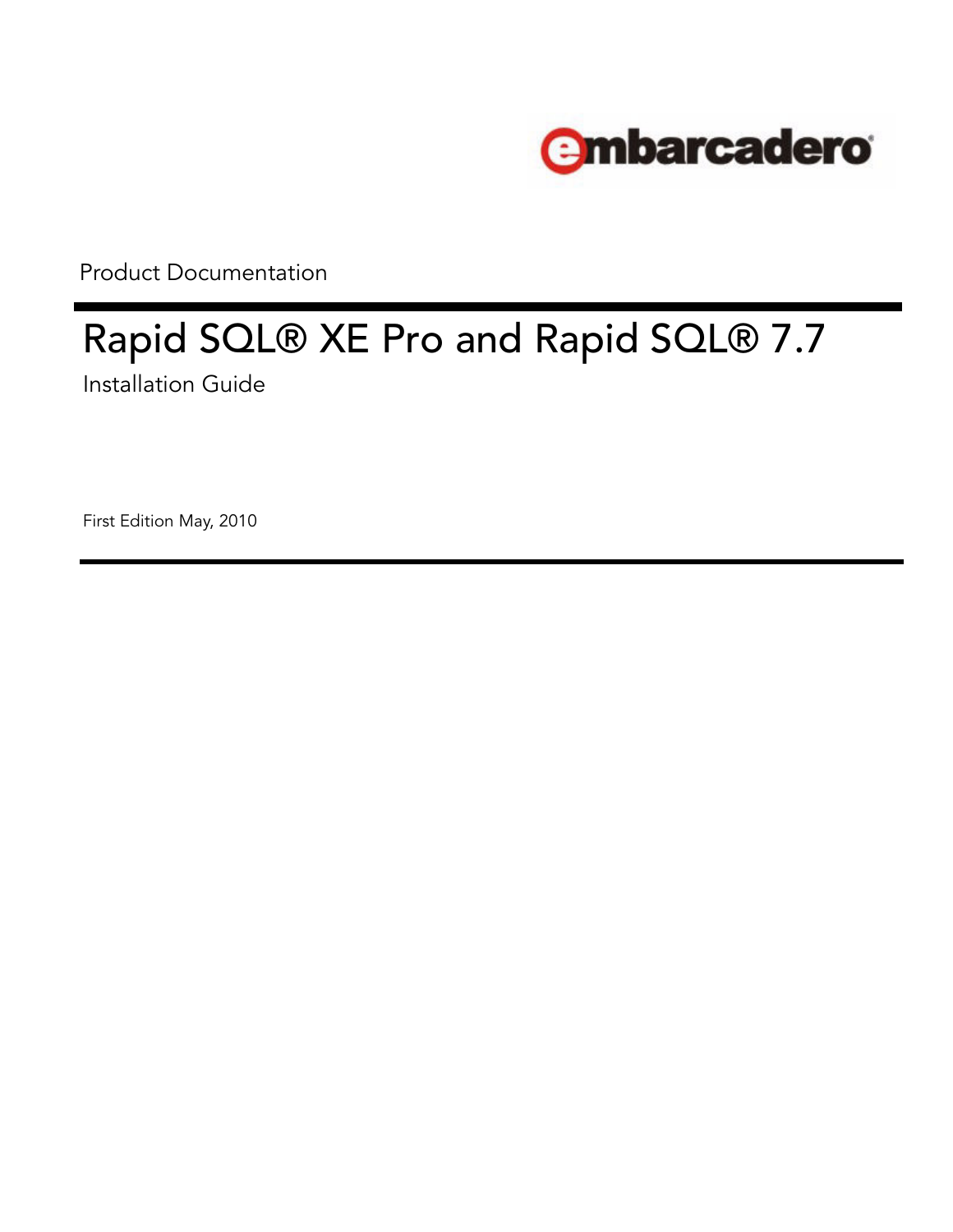© 2010 Embarcadero Technologies, Inc. Embarcadero, the Embarcadero Technologies logos, and all other Embarcadero Technologies product or service names are trademarks or registered trademarks of Embarcadero Technologies, Inc. All other trademarks are property of their respective owners.

Embarcadero Technologies, Inc. is a leading provider of award-winning tools for application developers and database professionals so they can design systems right, build them faster and run them better, regardless of their platform or programming language. Ninety of the Fortune 100 and an active community of more than three million users worldwide rely on Embarcadero products to increase productivity, reduce costs, simplify change management and compliance and accelerate innovation. The company's flagship tools include: Embarcadero® Change Manager™, CodeGear™ RAD Studio, DBArtisan®, Delphi®, ER/Studio®, JBuilder® and Rapid SQL®. Founded in 1993, Embarcadero is headquartered in San Francisco, with offices located around the world. Embarcadero is online at www.embarcadero.com.

May 5, 2010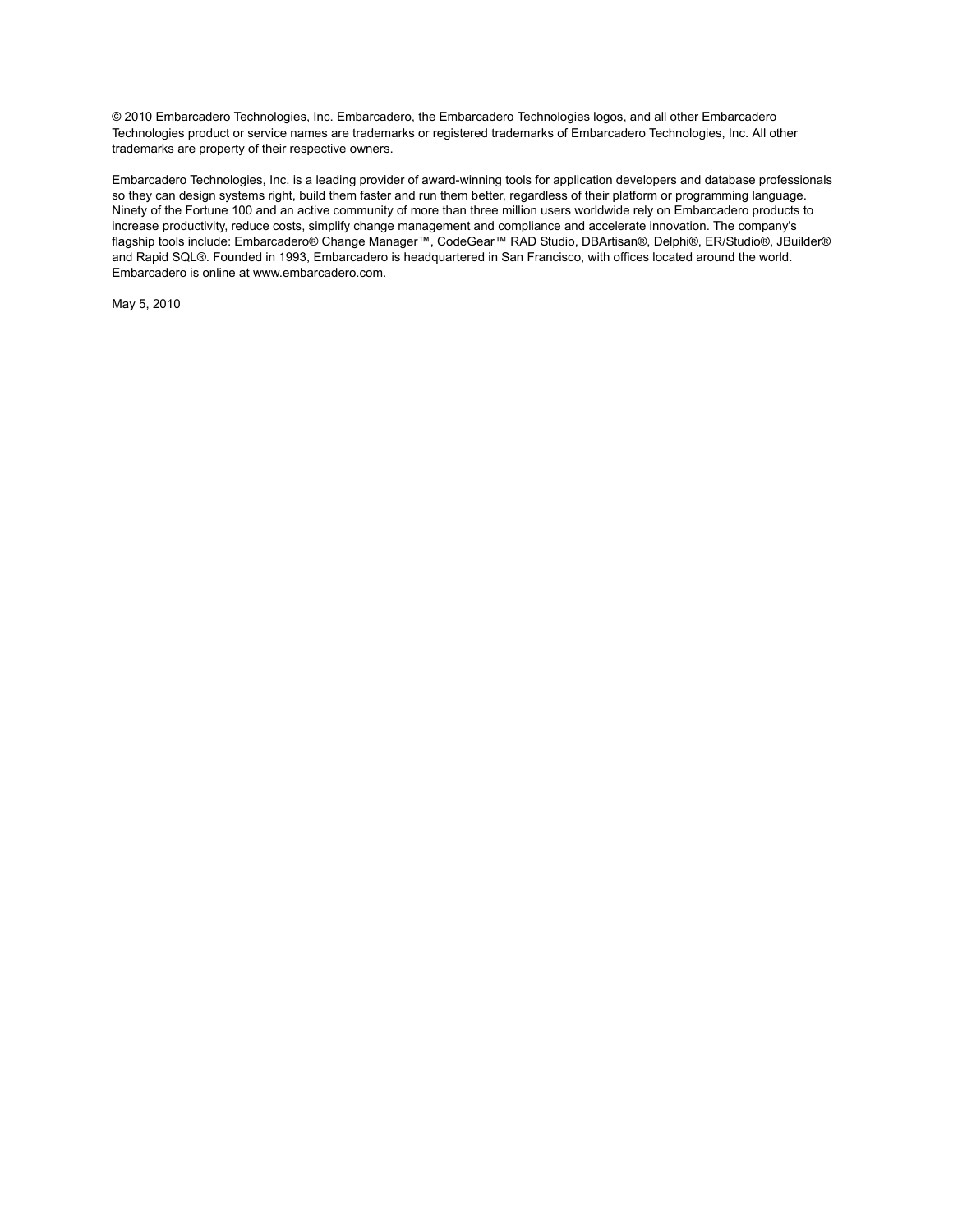# **Contents**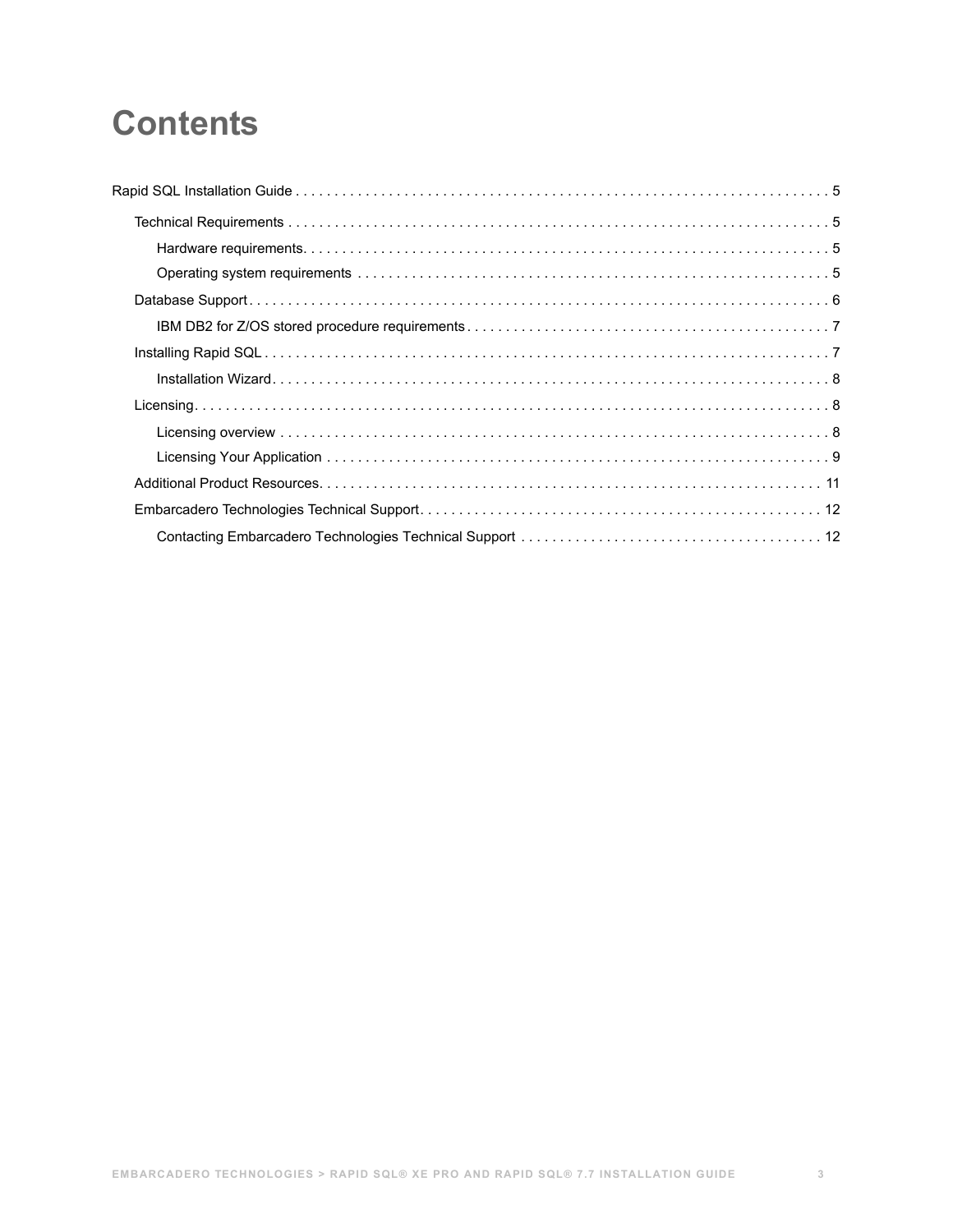# <span id="page-3-0"></span>**Rapid SQL Installation Guide**

Before you can register any Embarcadero Technologies application, you must meet the minimum technical requirements. If you meet all the minimum technical requirements, you can install Rapid SQL. After installation, you must license the application.

The following topics walk you through this process:

- [Technical Requirements](#page-3-4)
- [Database Support](#page-4-1)
- [Installing Rapid SQL](#page-5-0)
- [Licensing](#page-6-0)

Lastly, for more information, see [Additional Product Resources.](#page-9-0)

# <span id="page-3-4"></span>**Technical Requirements**

Rapid SQL is a 32-bit application that runs in a Microsoft Windows environment. Before using Rapid SQL, please verify that your environment meets the following requirements:

- [Hardware requirements](#page-3-1)
- [Operating system requirements](#page-3-2)
	- **NOTE:** Users need full registry privileges during the installation and access to the keys under HKEY\_CURRENT\_USER in the registry after installation.

# <span id="page-3-1"></span>**Hardware requirements**

Embarcadero Technologies recommends the following minimum hardware requirements:

- 500 MB of memory
- 500 MB of disk space

# <span id="page-3-2"></span>**Operating system requirements**

Rapid SQL supports the following operating systems:

- Windows 7
- Windows XP
- Windows Vista

For more information, see [XP support](#page-3-3) and [Vista and Windows 7 support](#page-4-0).

<span id="page-3-3"></span>**XP support**  Windows XP has two user security groups: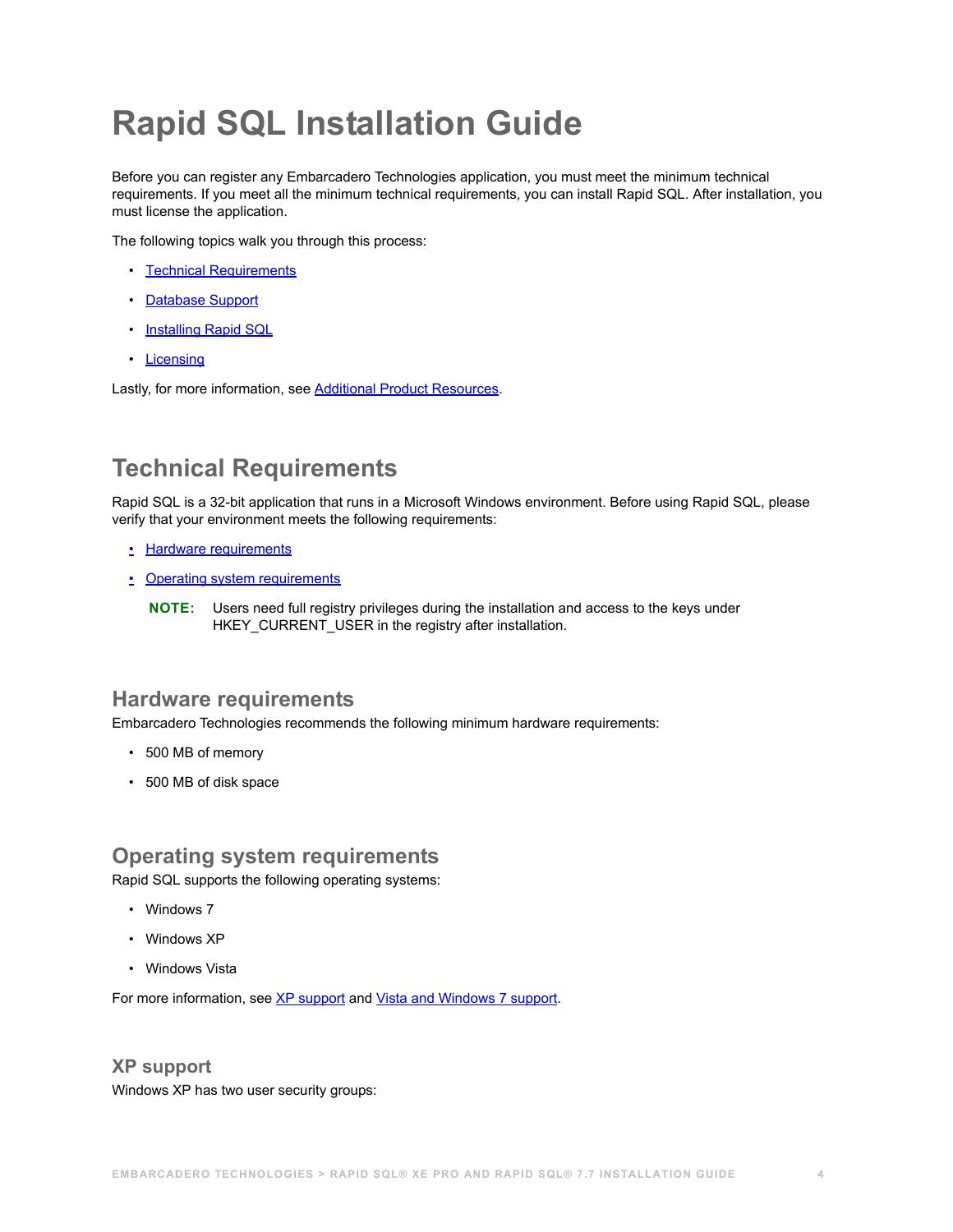• Users

 **>** 

• Power Users

Microsoft intentionally does not grant members of the Users Group the authority to install applications or make global changes to the system. Restricted Users are members of the Users Group. Standard users belong to the Power Users Group. Microsoft grants members of the Power Users Group the authority to install programs.You must be a member of the Administrators Group in order to install and use Embarcadero Technologies applications.

Because Restricted Users are members of the Users Group, they cannot install and run Embarcadero Technologies applications.

**CAUTION:** You must be a member of the Administrators Group in order to install and use Embarcadero Technologies applications.

To open the Group Membership tab where you can determine your group and review the Microsoft security guidelines:

- 1 On the **Control Panel**, open **User Accounts**.
- 2 On the **Users** tab, select a user and then click the **Properties** button.
- 3 Click the **Group Membership** tab.

## <span id="page-4-0"></span>**Vista and Windows 7 support**

Windows Vista UAC and Windos 7 provide two user types:

- Standard user
- Administrator

Rapid SQL can be installed or uninstalled by an administrator or by a standard user using their administrator token. Standard users can run Rapid SQL.

**CAUTION:** For the purposes of running Rapid SQL, default standard user token privileges should not be modified. Modifying standard user token privileges can result in licensing issues which will prevent Rapid SQL from operating properly.

# <span id="page-4-1"></span>**Database Support**

The table below describes the database platforms Rapid SQL supports and the server and client requirements:

| <b>Platform</b>                         | <b>Server</b>                             | <b>Client</b>                                                                                                                                                                                                     |
|-----------------------------------------|-------------------------------------------|-------------------------------------------------------------------------------------------------------------------------------------------------------------------------------------------------------------------|
| IBM DB2 for OS/390<br>(Z/OS)            | IBM DB2 for OS/390 (z/OS) v7, v8, and v9. | When going through a DB2 Connect gateway,<br>DB2 Client for Windows 6.0 or later. When<br>going directly to the mainframe from the<br>client, DB2 Connect Personal Edition v6 or<br>higher on the client machine. |
| IBM DB2 for Linux, Unix,<br>and Windows | IBM DB2 Universal Database 8 and 9        | IBM DB2 Client for Windows 7.2 or later.                                                                                                                                                                          |
|                                         |                                           | <b>NOTE:</b> When using a v8 client, Rapid SQL<br>only supports connecting to a v8 Database on<br>Windows, Linux and Unix.                                                                                        |
| InterBase/Firebird                      | InterBase 2007 and InterBase 2009         | DataDirect ODBC driver for InterBase and the<br>InterBase Client                                                                                                                                                  |
|                                         | Firebird 2.0                              | Firebird ODBC Driver                                                                                                                                                                                              |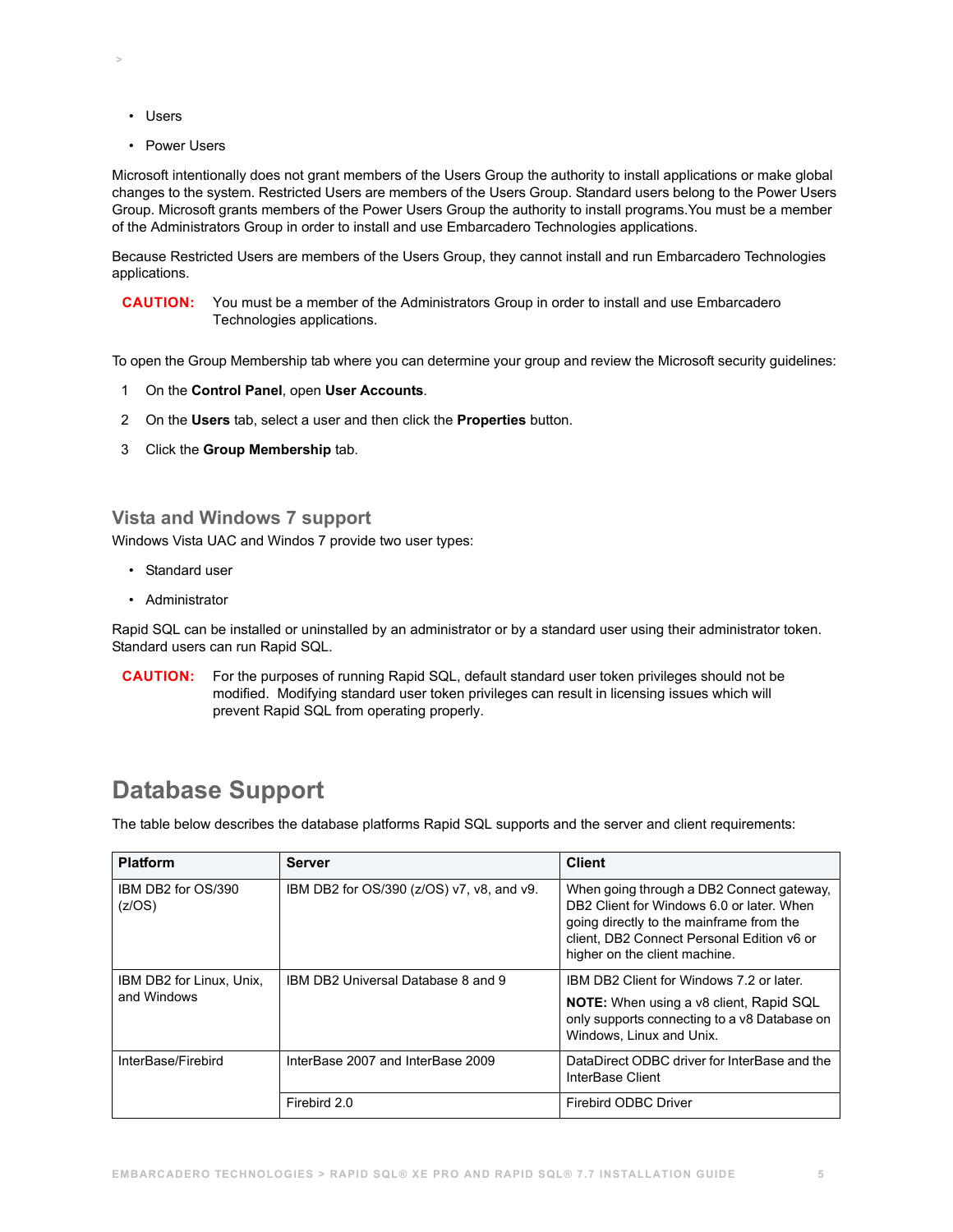| <b>Platform</b>      | Server                                                                                                                                                                                                | <b>Client</b>                       |
|----------------------|-------------------------------------------------------------------------------------------------------------------------------------------------------------------------------------------------------|-------------------------------------|
| Microsoft SQL Server | Microsoft SQL Server 2000, 2005, and 2008                                                                                                                                                             | Microsoft SQL Server Client Library |
|                      | <b>NOTE:</b> For SQL Server 2005 and 2008, only<br>object types like users, logins, roles, config<br>parameters, etc., are supported. We do NOT<br>support Microsoft .NET extensions at this<br>time. |                                     |
| <b>MySQL</b>         | MySQL 4.x. (Rapid SQL is tolerant of 5.x but<br>does not support Stored Procedures,<br>Triggers, Views.)                                                                                              | MySQL ODBC driver 3.5.1 and above   |
| Oracle               | Oracle 8i, 9i, 10g, and 11g                                                                                                                                                                           | Oracle SQL*Net Client               |
| Sybase ASE           | Sybase System 12.5, Sybase 15                                                                                                                                                                         | Sybase Open Client                  |

# **IBM DB2 for Z/OS stored procedure requirements**

When working against an IBM DB2 for z/OS data source, Rapid SQL relies on the following stored procedures, provided as an optional installation step in setting up the DB2 subsystem:

• DSNWZP

 **>** 

- DSNUTILS
- ADMIN\_COMMAND\_DSN
- ADMIN\_COMMAND\_DB2

Prior to using Rapid SQL against an IBM DB2 for z/OS data source, ensure that these components are installed on the server. See [http://publib.boulder.ibm.com/infocenter/dzichelp/v2r2/topic/com.ibm.db2.doc.inst/stpadd.htm#stpadd](http://publib.boulder.ibm.com/infocenter/dzichelp/v2r2/index.jsp?topic=/com.ibm.db2.doc.inst/stpadd.htm) for more information.

# <span id="page-5-0"></span>**Installing Rapid SQL**

To install Rapid SQL successfully, you must complete each panel of the **[Installation Wizard](#page-5-1)**. After the installation is complete, we recommend that you reboot your machine before using Rapid SQL.

**CAUTION:** To install Rapid SQL from the command line, you should be sure to manually uninstall all prior versions of Rapid SQL.

# <span id="page-5-1"></span>**Installation Wizard**

The Rapid SQL Installation Wizard installs all corresponding files on your machine. The panels presented by the wizard vary depending on whether you are upgrading or performing an initial installation. To proceed to the next panel of the wizard, click **Next**. To cancel the installation process at any time, click **Cancel**.

- **NOTE:** Before installing Rapid SQL XE from Embarcadero ToolCloud, see h[ttp://docs.embarcadero.com/products/xe/](http://docs.embarcadero.com/products/xe/) for additional requirements or revised instructions.
- **NOTE:** If you have not registered a license when you start a Rapid SQL installation, you will be prompted to register a license. For more information, see [Licensing.](#page-6-0)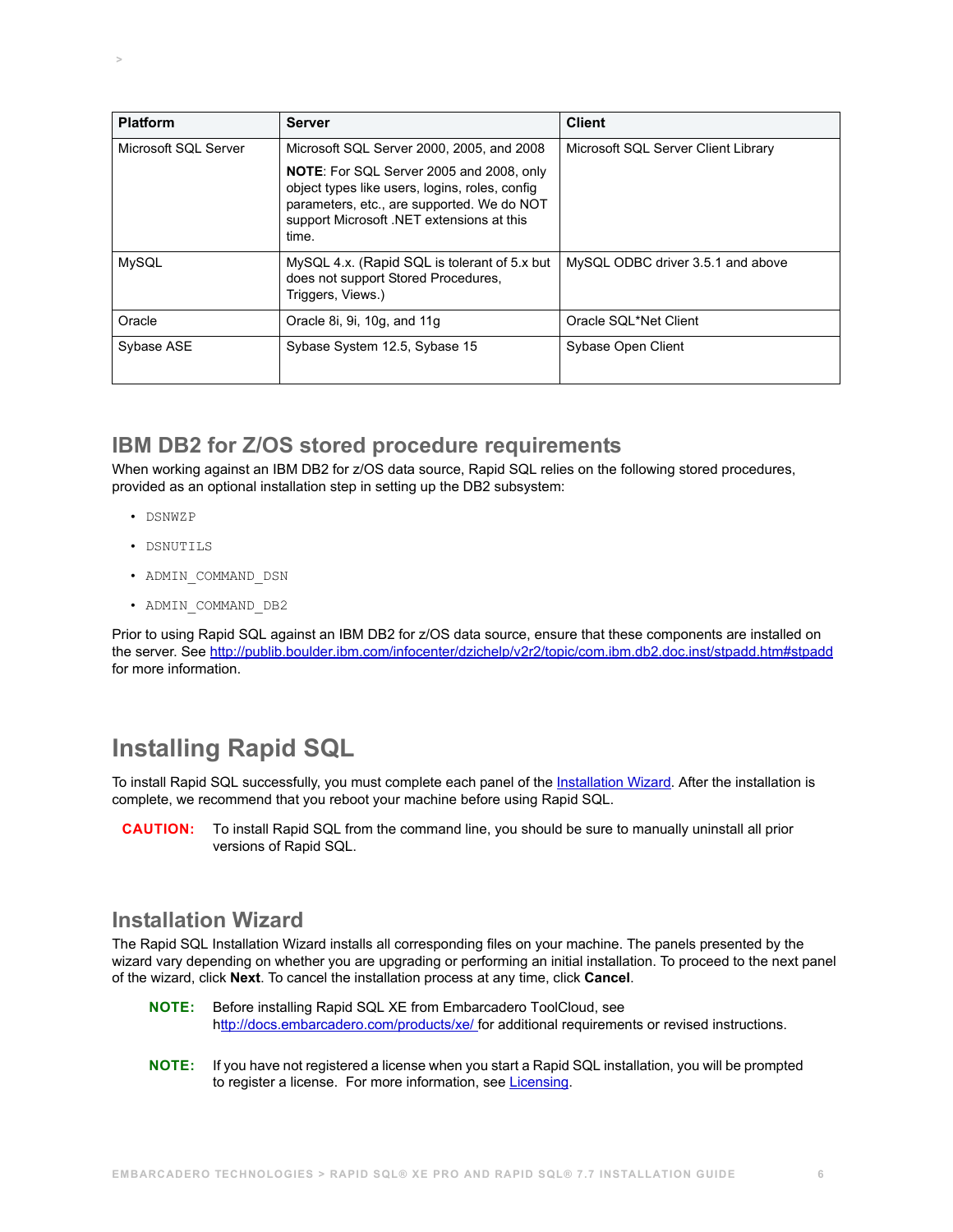Use the following table as a guide to understanding the panels you may encounter when installing Rapid SQL:

| <b>Panel</b>                 | <b>Description</b>                                                                                                                                                                                                                                                                                           |
|------------------------------|--------------------------------------------------------------------------------------------------------------------------------------------------------------------------------------------------------------------------------------------------------------------------------------------------------------|
| Welcome                      | The start of the install process.                                                                                                                                                                                                                                                                            |
| License Agreement            | This panel of the Installation Wizard displays the license agreement. To continue the<br>installation, click I accept the terms in the license agreement. You cannot proceed<br>to the next step in the installation if the <b>I DO NOT accept the terms in the license</b><br>agreement option is selected. |
| <b>Destination Folder</b>    | Identify the folder where you want the program files to reside. The default directory<br>is C:\Program Files\Embarcadero\RSQL770\.                                                                                                                                                                           |
| <b>Start Menu</b>            | Lets you provide a Start menu group and optionally have an application icon created<br>on the desktop.                                                                                                                                                                                                       |
| <b>Associate Files</b>       | Specify whether you want files with extensions of sql or eqp to be associated with<br>the Rapid SQL application.                                                                                                                                                                                             |
| Ready to install the program | Review your settings and click Install to continue the installation process.                                                                                                                                                                                                                                 |
| Installing                   | Displays installation progress.                                                                                                                                                                                                                                                                              |
| Setup Complete               | Finishes the installation process.                                                                                                                                                                                                                                                                           |

# <span id="page-6-0"></span>**Licensing**

 **>** 

Each Embarcadero client application requires one or more licenses in order to run. An Embarcadero product, such as DBArtisan or ER/Studio, has a baseline license which provides basic feature support for that product. In addition, incremental licenses may be required to support specific DBMS platforms, product add-ons, or other functions.

For more information, see the following topics:

- [Licensing overview](#page-6-1)
- [Licensing your application](#page-7-0)

# <span id="page-6-1"></span>**Licensing overview**

The following discussion provides a high-level discussion of key licensing topics and directs you to sources of more detailed information.

#### **Viewing your license type and modules**

The **About**... dialog, available from the **Help** menu, displays your license type and each individual license module currently registered.

#### **License types**

Three kinds of licenses are available: Trial, Workstation, and Networked.

| <b>Trial licenses</b>        | A license for a 14-day, full-featured trial version of the product. The trial license must<br>be registered before you can use the product. |
|------------------------------|---------------------------------------------------------------------------------------------------------------------------------------------|
| <b>Workstation licensing</b> | A license or set of licenses is tied to a particular workstation. The product can only<br>be used on that workstation.                      |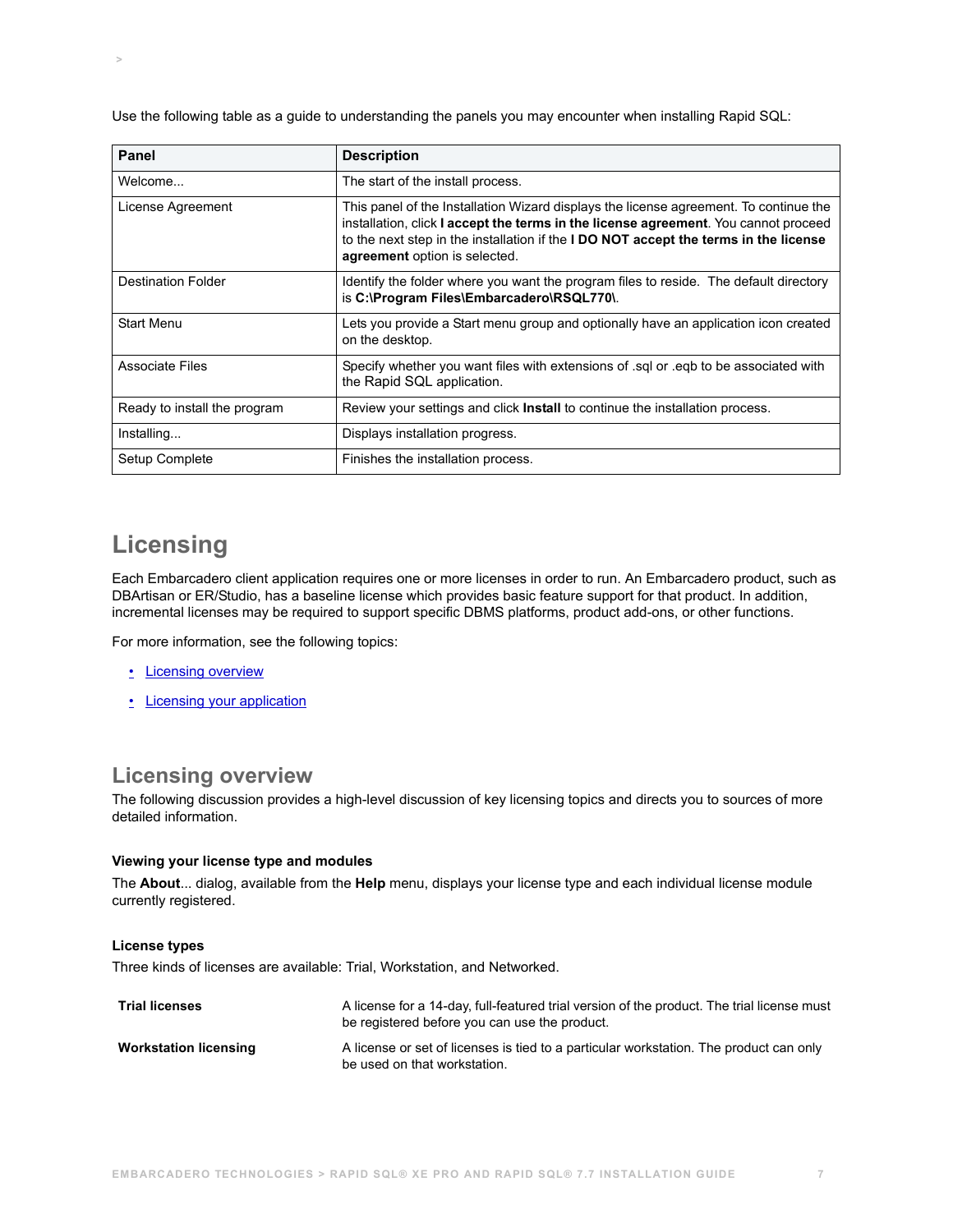**Networked licensing** Networked licenses are administered and distributed by a central License Server (Embarcadero License Center or Acresso FLEXnet Publisher). There are two types of networked licenses: *Concurrent* and *Networked Named User*. With Concurrent licensing, users on different machines take turns using licenses from a shared pool. With Networked Named User licensing, licenses are pre-assigned to specific users setup on the license server's user list. Those users are guaranteed to have licenses available any time.

For a detailed description of licensing options, see <http://www.embarcadero.com/software-licensing-solutions>.

#### **Rapid SQL license modules, DBMS-support, and feature availability**

Individual license modules correspond to the DBMS platforms you are licensed to use. In addition, each DBMS license module corresponds to a product edition. The following table indicates feature availability for each license module edition:

| <b>Standard</b>     | Provides baseline support including datasource management, object management,<br>SQL editing and execution, and standard tools and utilities. |
|---------------------|-----------------------------------------------------------------------------------------------------------------------------------------------|
| <b>Professional</b> | Standard edition features plus SQL Debugger, SQL Profiler, and Code Analyst.                                                                  |

#### **Rapid SQL XE Pro license modules, DBMS support, and feature availability**

An XE license provides access to all supported DBMS platforms. XE modules and feature availability are as follows:

**XE Pro Provides baseline support including datasource management, object management, object management,** SQL editing and execution, and standard tools and utilities, SQL Debugger, SQL Profiler, and Code Analyst.

#### **Directing queries regarding licenses**

 **>** 

Questions regarding license availability, feature availability, and client or server licensing, should be directed as follows:

- If you work in an organization that uses networked licensing, direct any questions to your site's Rapid SQL administrator
- If you are using workstation licensing, direct licensing questions to your Embarcadero Technologies representative

# <span id="page-7-0"></span>**Licensing Your Application**

See the following topics for details on registering your product:

[Registering a trial or workstation license during installation](#page-8-0)

[Registering a workstation license after application startup](#page-8-1)

[Registering by phone](#page-8-2)

[Registering a networked license](#page-9-2)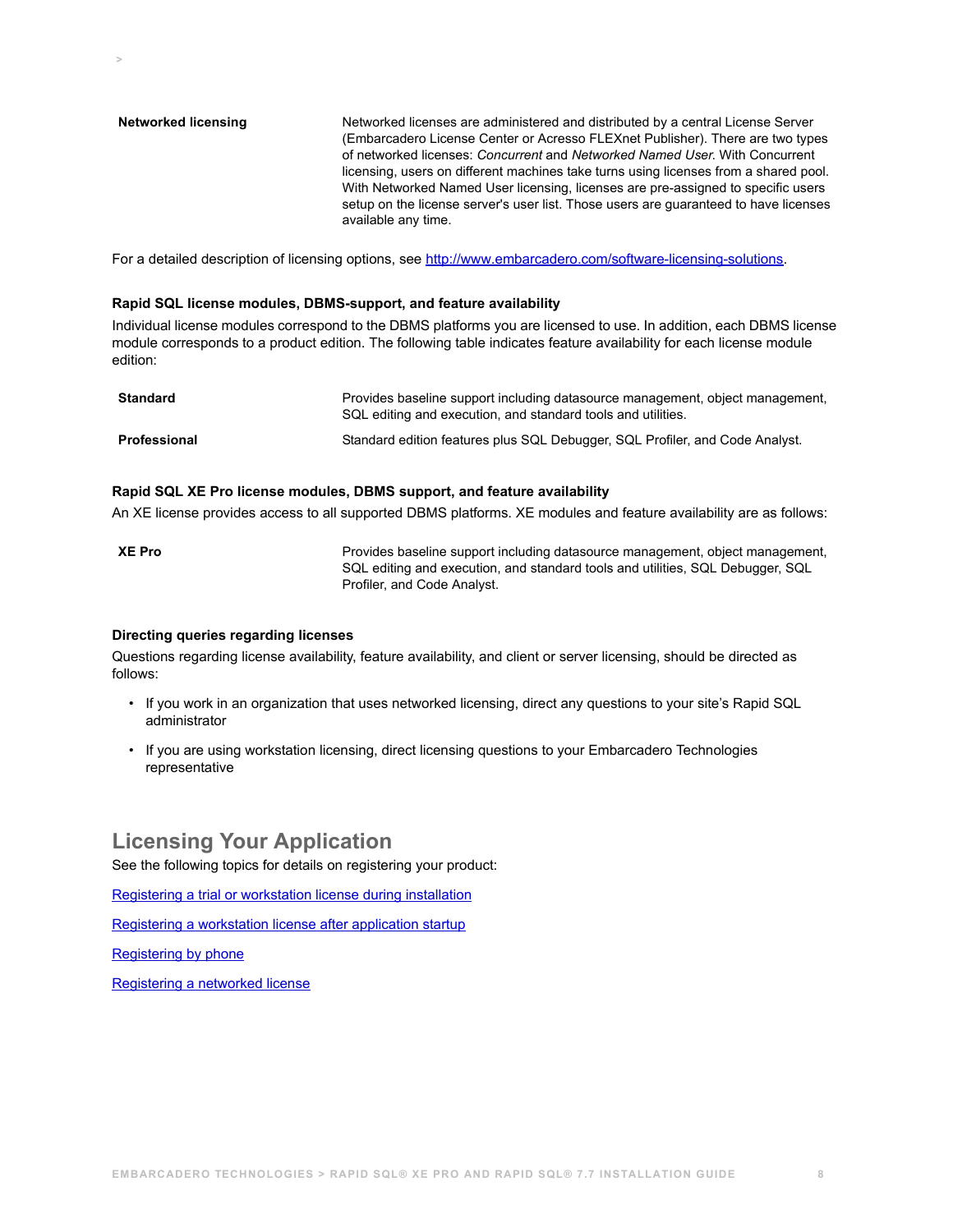# <span id="page-8-0"></span>**Registering a trial or workstation license during installation**

Shortly after initiating download of a trial version of an Embarcadero product, you should receive an email with a serial number you must register during installation. Similarly, if you purchase an Embarcadero product while no trial version is active, you will receive serial number that must be registered during installation.

- 1 Start the installation. An **Embarcadero License Registration** dialog appears.
- 2 Copy the serial number from the email and paste it in the **Serial Number** field.
- 3 Enter your Embarcadero Developer Network account credentials in the **Login or Email** and **Password** fields. If you have not previously created an EDN account, or have forgotten your password, click **I need to create ...** or **I've lost my password**.
- 4 Click **Register**.

 **>** 

Your activation file should be downloaded and installed automatically. If this does not happen, click the **Trouble Connecting? Try Web Registration** link and follow the prompts. If you still have problems, see [Registering by phone.](#page-8-2)

## <span id="page-8-1"></span>**Registering a workstation license after application startup**

The following instructions assume that you have received a workstation license by email and that you currently have a valid trial license. If you did not install a trial version or the trial period has expired, follow the instructions in [Registering a Trial or Workstation License at Application Startup](#page-8-0) instead.

- 1 On the Help menu select **About** and then on the dialog that opens, click **Manage** to open a license manager dialog.
- 2 On the **Serial** menu, select **Add Serial Number**.
- 3 Copy the serial number from the email and paste it in the **Add Serial Number** dialog, then click **OK**.
- 4 Right-click on the serial number you added, and then select **Register** from the context menu. A registration dialog opens.

**NOTE:** The **Registration Code** box shows a machine-specific identifier required with other registration methods.

- 5 Ensure that the **Register using Online Registration** radio box is selected.
- 6 Provide Developer Network credentials in the **Login name or Email** and **Password** boxes. If you have not previously created an EDN account, or have forgotten your password, click **I need to create ...** or **I've lost my password**.
- 7 Click **Register**.
- 8 If prompted to restart the application, click **Yes**.

Your activation file should be downloaded and installed automatically. If this does not happen, click the **Trouble Connecting? Try Web Registration** link and follow the prompts. If you still have problems, see [Registering by phone.](#page-8-2)

## <span id="page-8-2"></span>**Registering by phone**

If you have problems with either of the above procedures, you can register licenses by phone. You will have to provide Developer Network credentials; the registration code displayed in the Embarcadero License Registration dialog that appears when you start an unlicensed application; the product base license serial number; and the license serial numbers for any additional features you have purchased.

For North America, Latin America and Asia Pacific, call (415) 834-3131 option 2 and then follow the prompts. The hours are Monday through Friday, 6:00 A.M. to 6:00 P.M. Pacific time.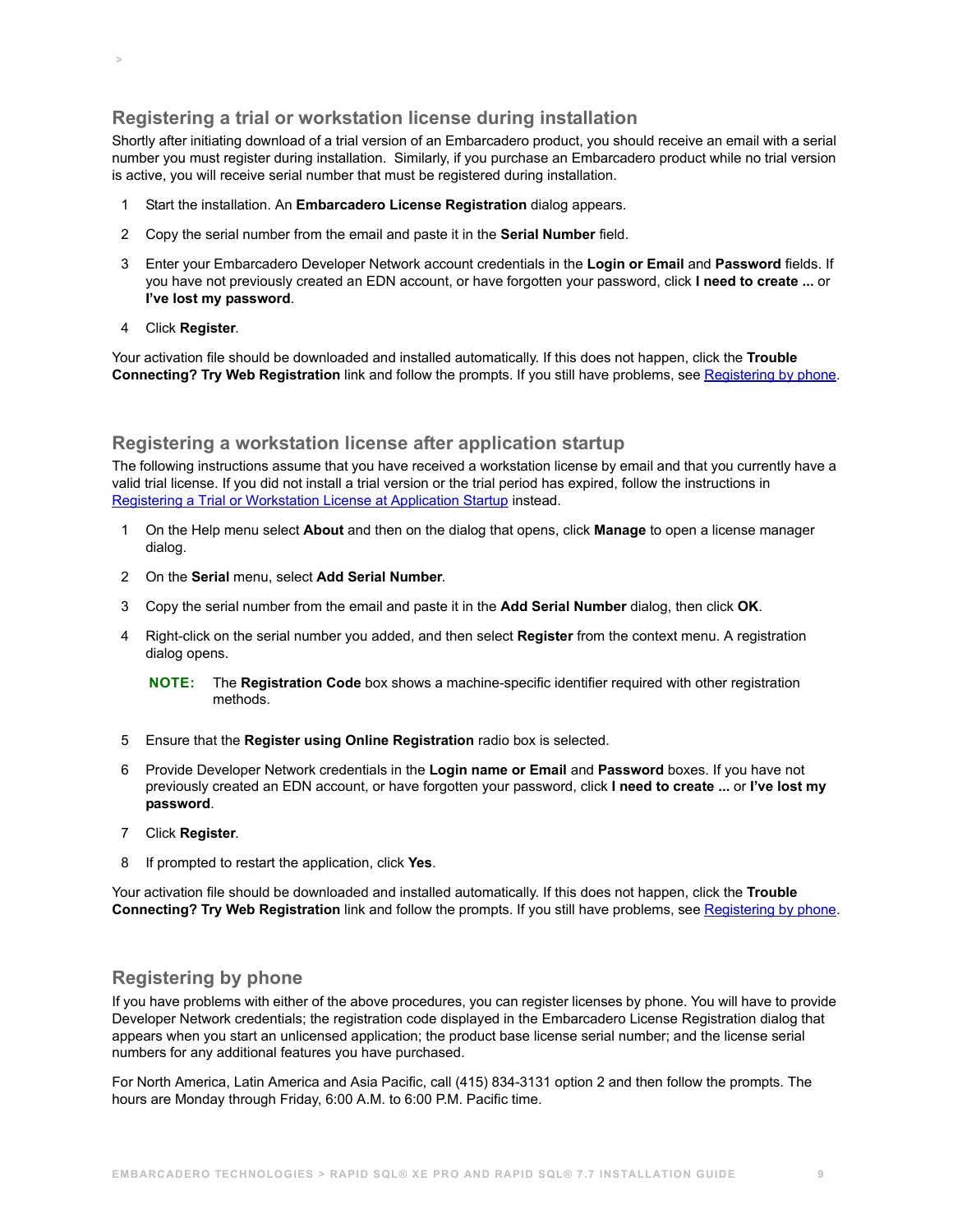For Europe, Africa and the Middle East, call +44 (0)1628-684 494. The hours are Monday to Friday, 9 A.M. to 5:30 P.M. U.K. time.

Shortly after phoning in, you will receive an email containing an activation file. Then do the following:

- 1 Save the file to the desktop or a scratch directory such as c:\temp.
- 1 On the Help menu select **About** and then on the dialog that opens, click **Register**. A registration dialog opens.
- 2 Select the **I have received an activation file (\*.slp or reg\*.txt)** radio box.
- 3 Click the **Browse** button and use the **Select License Activation File** dialog to locate and select the activation file you installed.
- 4 Click the **Import** button to import the activation file and when complete, click the **Finish** button.
- 5 If prompted to restart the application, click **Yes**.

#### <span id="page-9-2"></span>**Registering a networked license**

If you work in an organization using Networked licensing, an administrator, department head, or someone providing a similar function will provide you with an activation file.

Once you receive the file, save it to the license subfolder of your product's main installation folder (typically C:\Program Files\Embarcadero\<product><version>\license\), then restart the application.

No additional steps are necessary.

 **>** 

# <span id="page-9-0"></span>**Additional Product Resources**

The Embarcadero Web site is an excellent source for additional product information, including white papers, articles, FAQs, discussion groups, and the Embarcadero Knowledge Base.

Go to [www.embarcadero.com/support](http://www.embarcadero.com/support/), or click any of the links below, to find:

- [Documentation](http://docs.embarcadero.com)
- [Online Demos](http://www.embarcadero.com/resources/demos)
- [Technical Papers](http://www.embarcadero.com/resources/technical-papers)
- [Developer Network](http://edn.embarcadero.com)

# <span id="page-9-1"></span>**Embarcadero Technologies Technical Support**

If you have a valid maintenance contract with Embarcadero Technologies, the Embarcadero Technical Support team is available to assist you with any problems you have with our applications. Our maintenance contract also entitles registered users of Embarcadero Technologies' products to download free software upgrades during the active contract period.

To speak directly with Embarcadero Technical Support, see [Contacting Embarcadero Technologies Technical](#page-10-0)  [Support,](#page-10-0) below.

**NOTE:** Evaluators receive free technical support for the term of their evaluation (14 days).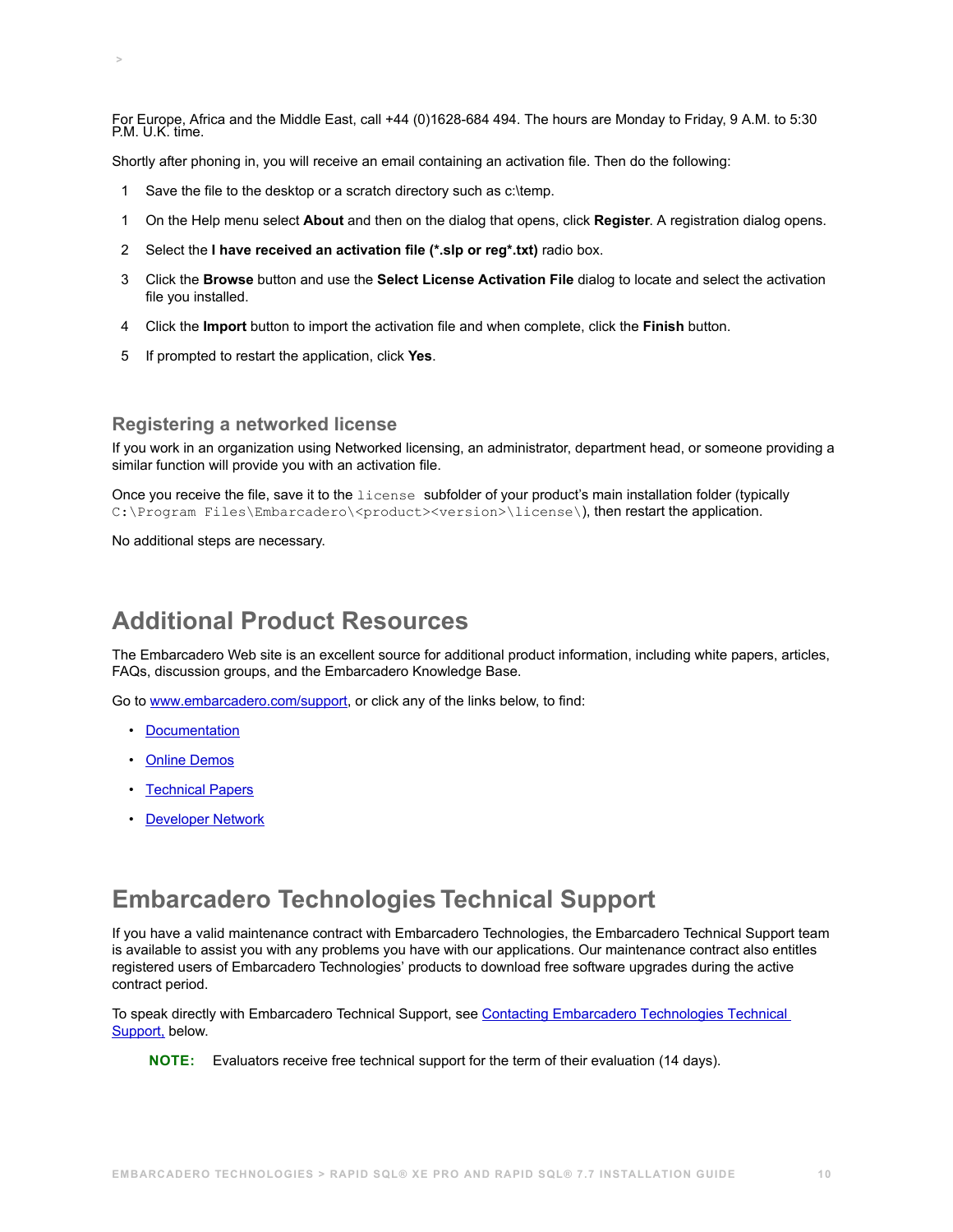# <span id="page-10-0"></span>**Contacting Embarcadero Technologies Technical Support**

When contacting Embarcadero Technologies Technical Support please provide the following to ensure swift and accurate service:

### **Personal Information**

• Name

 **>** 

- Company name and address
- Telephone number
- Fax number
- Email address

#### **Product and System Information**

- Embarcadero product name and version number. This information is found under Help, About.
- Your client operation system and version number.
- Your database and version number.

#### **Problem Description**

A succinct but complete description of the problem is required. If you are contacting us by telephone, please have the above information, including any error messages, available so that an Embarcadero Technical Support Engineer can reproduce the error and clearly understand the problem.

There are three ways to contact Embarcadero's Technical Support department:

- Via the [Web](#page-10-1)
- Via [Phone](#page-10-2)
- Via **[Email](#page-11-0)**

## <span id="page-10-1"></span>**Via the Web**

Embarcadero Technical Support provides an online form that lets you open a Support case via the Web. To access this form, go to [http://www.embarcadero.com/support/open\\_case.jsp.](http://www.embarcadero.com/support/open_case.jsp)

We normally acknowledge the receipt of every case on the same day, depending on the time of submission.

# <span id="page-10-2"></span>**Via Phone**

### **United States**

Embarcadero Technologies Technical Support phone number is (415) 834-3131 option 2 and then follow the prompts. The hours are Monday through Friday, 6:00 A.M. to 6:00 P.M. Pacific time.

For licensing issues, including Product Unlock Codes, call (415) 834-3131 option 2 and then follow the prompts. The hours are Monday through Friday, 6:00 A.M. to 6:00 P.M. Pacific time.

The Embarcadero Technologies Technical Support fax number is (415) 495-4418.

#### **EMEA**

Embarcadero Technologies Technical Support phone number is +44 (0)1628 684 499. The hours are Monday to Friday, 9 A.M. to 5:30 P.M. U.K. time.